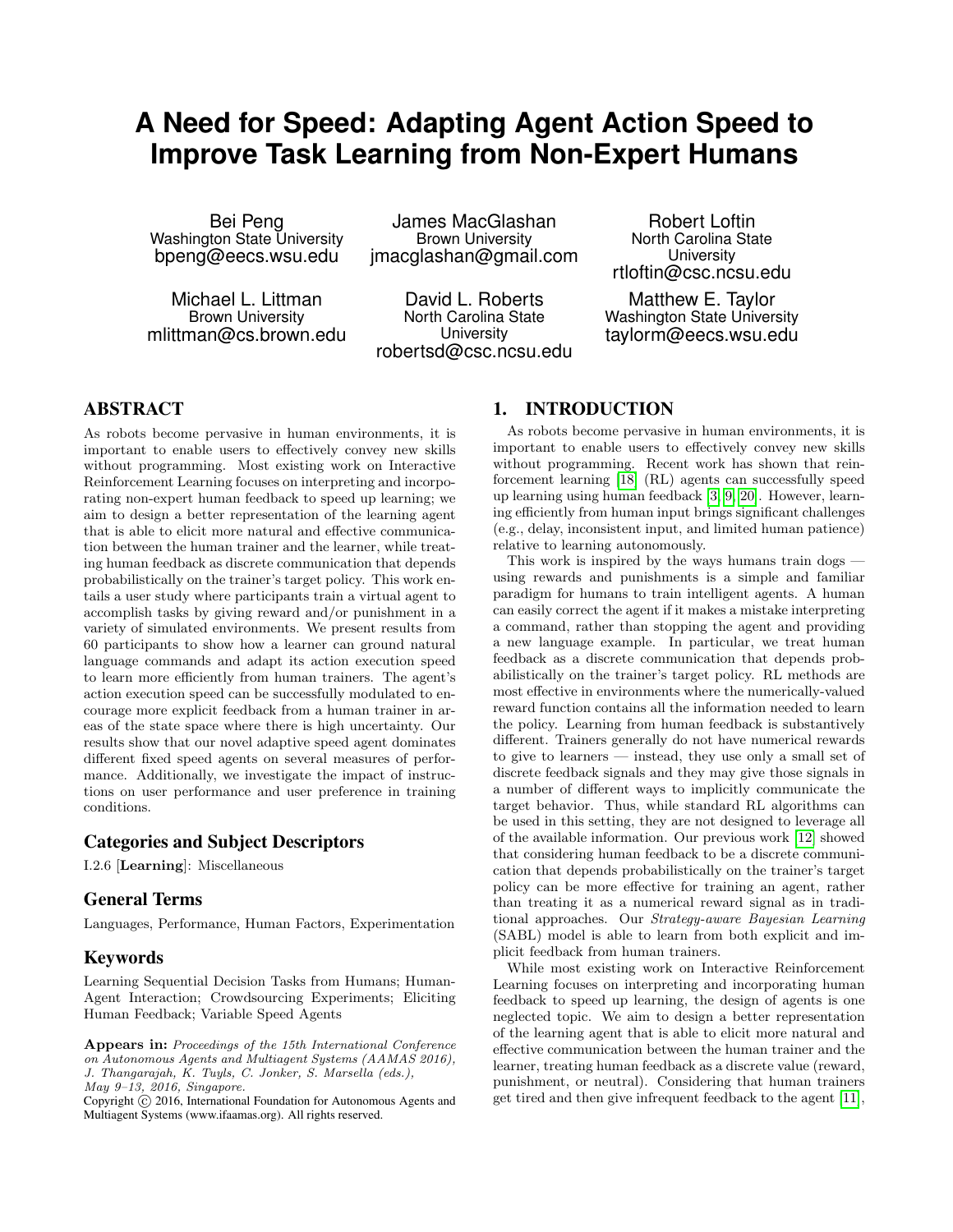trying to motivate people to provide more explicit feedback to the agent when it is in more important states is current work. To enable the agent to make the most of limited human input, higher amounts of explicit feedback should be delivered in areas of the state space where the learner has more uncertainty about how to act. Similarly, when the agent is fairly confident in its action choice, humans can expend less effort providing feedback.

To seek a more successful and effective learning interaction, the agent should aim to minimize the number of task failures, maximize its use of explicit human feedback, and minimize the total time needed to learn to successfully complete the task. The agent can move slower when it is unsure, giving human trainers more time to think about their strategy and deliver feedback. Similarly, when the agent is fairly confident in its action choice, it can move faster and finish the task more quickly. Lastly, the number of actions needed to learn a (near-)optimal policy should be minimized to reduce any per-action penalties (e.g., efficiently exploring a state space while minimizing wear on a robot). Note that minimizing the time and the number of actions is identical when the agent acts with a fixed time per action — if the action rate is variable, the number of actions executed can accrue at a different rate from the wall clock time expended.

Therefore, we are interested in designing an agent to optimize four metrics. We aim to 1) minimize the wall clock time the agent spends learning, 2) minimize the number of actions the agent takes while learning, 3) encourage the user to give explicit feedback to the agent (especially when the agent is unsure about its action choice), and 4) consistently learn a (near-)optimal policy.

In this paper, we present our Learning Agents Modeling Belief-Dependent Action Speeds (LAMBDAS) approach and results of a human-subjects experiment to show how a learner can adapt its action execution speed to learn more efficiently from human trainers. We demonstrate that the agent's action execution speed can be successfully modulated to strategically encourage more explicit feedback from a human trainer in parts of the state space where the learner has more uncertainty about how to act. Our results show that our novel adaptive speed agent dominates different fixed speed agents according to the four metrics discussed above.

#### 2. BACKGROUND AND RELATED WORK

This section discusses the research most related to this paper's contributions.

There is a growing literature that addresses learning from human feedback [\[6,](#page-8-6) [7,](#page-8-7) [14\]](#page-8-8). Most existing reinforcementlearning algorithms treat human feedback as a numerical signal to be maximized by the agent. The TAMER algorithm is modeled after standard RL methods that learn a value function from human-delivered numerical rewards, and has been shown to be effective in a number of task domains [\[9,](#page-8-2) [10\]](#page-8-9). Thomaz and Breazeal [\[20,](#page-8-3) [21\]](#page-8-10) treat human feedback as a form of guidance for an agent solving an RL problem. There, human feedback does not change the optimal policy for the RL problem, but improves exploration and accelerates learning. Their results show that humans give reward in anticipation of good actions, instead of rewarding or punishing the agent's recent actions. Suay and Chernova [\[17\]](#page-8-11) extend their work by applying the Interactive Learning Algorithm to a real-world robotic system. They demonstrate that user guidance significantly reduces the learning rate and the impact of teacher guidance increases with state space size. Tenorio-Gonzalez et al. [\[19\]](#page-8-12) introduce a dynamic reward shaping approach to learn from infrequent and inconsistent human feedback where the user's feedback is converted into a shaping reward, which is then used to modify the MDP reward to guide the agent's learning process.

Work by Griffith et al. [\[3\]](#page-8-1) and Ho et al. [\[4\]](#page-8-13) are perhaps the most similar to ours. Here, human feedback is treated as discrete communication that depends probabilistically on the trainer's target policy, rather than on some numerical reward, so that the trainer's feedback is making a direct statement about the policy itself rather than influencing the policy through a reward. Specifically, In the work of Ho et al. [\[4\]](#page-8-13), instead of using the reward-maximizing model based on standard reinforcement learning, an actionfeedback model is shown to be followed by the majority of people while teaching. However, the interaction between learning mechanism and feedback pattern is not explored. In the current paper, human feedback (either explicitly rewarding, explicitly punishing, or providing no feedback) after an agent's action is evidence for or against hypothesized target tasks represented by MDP reward functions. At each time step, the agent follows the optimal policy for the most likely task, which is computed using an "off-the-shelf" MDP planning algorithm.

To better learn from human feedback, we must deeply understand how do human teachers want to teach the agent. Work by Knox et al. [\[8\]](#page-8-14) examine how users want to provide feedback, finding that: 1) there is little difference in a trainer's feedback whether they think that the agent can learn or that they are critiquing a fixed performance; and 2) humans can reduce the amount of feedback they give over time, and having the learner purposefully select bad actions can encourage more feedback. Similarly, our work addresses the problem of increasing the trainer's feedback quantity and quality. However, it is the first to consider modulating the agent's action execution speed according to its confidence level to elicit more explicit feedback. Our previous work [\[12\]](#page-8-4) find that people choose different training strategies to teach the agent, and may use a lack of explicit feedback to communicate the same information as delivered by reward or punishment in both contextual bandit and sequential decision-making tasks. The choices of trainer strategies are shown to be affected by several factors (e.g., the nature of the training task or the learning agent). Instead of focusing on training strategies, we aim to seek a more successful and effective learning interaction, while maximizing the agent's learning performance on several measures. Our empirical user studies demonstrate that our novel adaptive speed agent can achieve this goal.

In this learning framework, the effect of different types of instructions on human feedback are also studied. Thomas et al. [\[2\]](#page-8-15) show that human teachers are silent 30% of the time on average while providing feedback, implicating the importance for the policy shaping algorithm to interpret that silence. Different instructions are given to manipulate the meaning of silence to evaluate the performance impact. Pradyot et al. [\[15,](#page-8-16) [16\]](#page-8-17) show that humans can provide sporadic instructions to speed up learning. The instructions here reduce the agent's search space and narrow down the potential interesting objects without specifying any information about how to perform the task. Similarly, we explore the impact of instructions on user performance. However,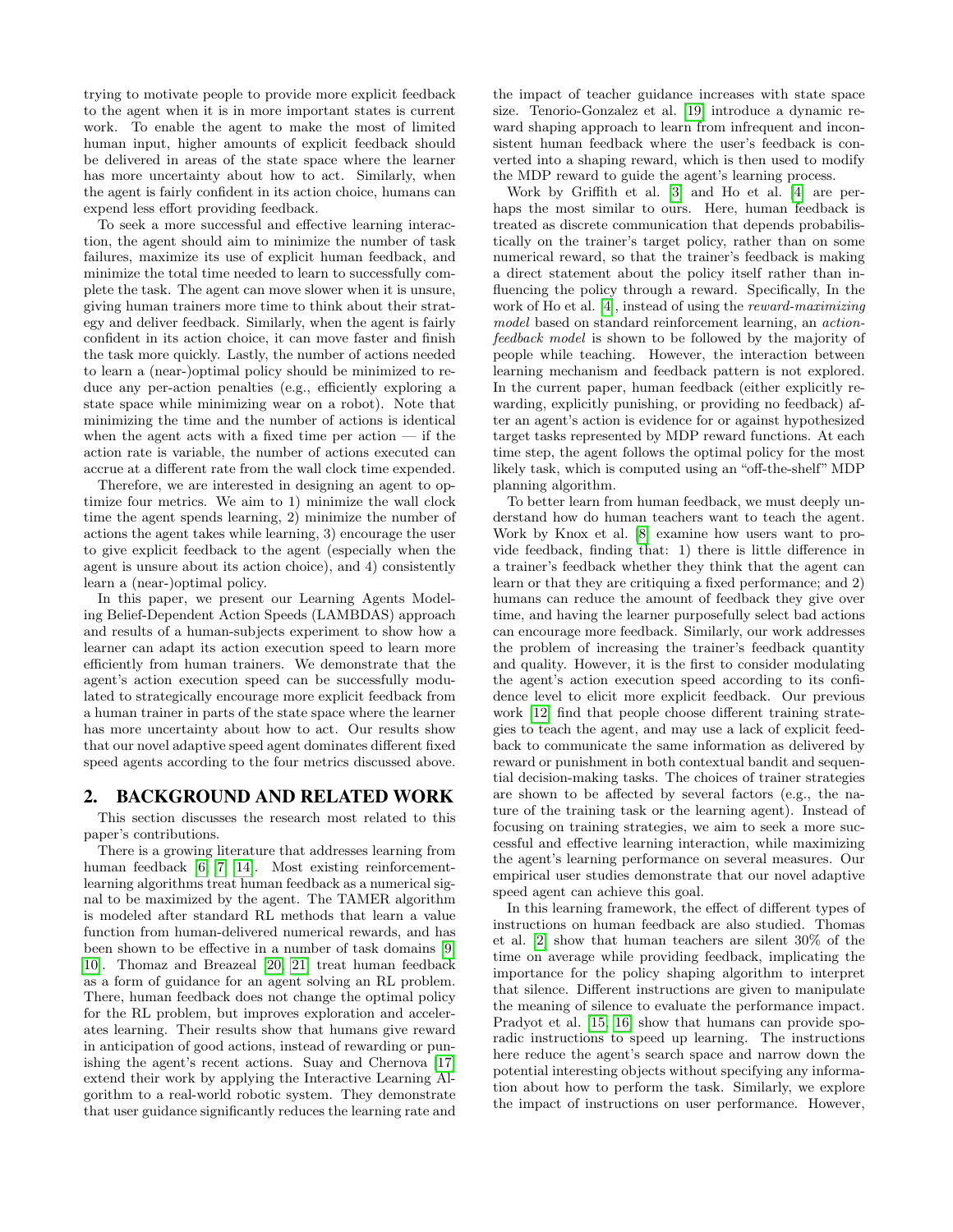

<span id="page-2-0"></span>Figure 1: The GUI used to train the agent with given commands. It shows the task used in the tutorial.

our instructions are not designed to manipulate trainer's feedback strategies or affect the agent's behavior. We want to understand whether users can interpret the behavior of the adaptive speed agent correctly and perform better if they have a correct belief about the agent's belief.

## 3. LANGUAGE LEARNING WITH REWARD AND PUNISHMENT

To enable people to naturally and effectively train an artificial agent to carry out a variety of different tasks with reward and punishment, one approach is for a person to manually specify each new task they are training and when they wanted an agent to perform a previously trained task, provide an interface that allowed them to select from the previously trained tasks. However, a more natural interface would be to connect the task learning with a natural language model. In this setting, a trainer could give a novel command and reward / punish the agent until the agent successfully completed the task. As the trainer taught additional tasks, the agent would become better at interpreting the language, thereby enabling the agent to successfully interpret and carry out novel commands without any reward and punishment. For example, an agent might learn the interpretation of "red" and "chair" from the command "move the red chair," and the interpretation of "blue" and "bag" from the command "bring me the blue bag," thereby allowing correct interpretation of the novel command "bring me the red bag." The domain we use in our experiment is a simplified simulated home environment. Our domain and user study GUI are shown in Figure [1.](#page-2-0)

To enable language learning from agents trained with reward and punishment, we use our previous probabilistic model [\[13\]](#page-8-18) that connected the IBM Model 2 (IBM2) language model [\[1\]](#page-8-19) with a factored generative model of tasks, and the goal-directed SABL algorithm [\[12\]](#page-8-4) for learning from human feedback.

Using this probabilistic model, an iterative training regime proceeds as follows. First, the trainer gives an English command. Second, from this command, a distribution over the possible tasks for the current state of the environment is

inferred using Bayesian inference. Third, this task distribution is used as a prior for the goals in goal-directed SABL. Fourth, the agent is trained with SABL for a series of time steps. Fifth, after completing training, a new posterior distribution over tasks is induced and used to update the IBM2 model via weakly-supervised learning. The process repeats when provided a new command.

To validate that the agent is able to successfully learn novel language commands using reward and punishment feedback from a human trainer, In our previous work [\[13\]](#page-8-18) participants train the agent on seven commands including "take the blue chair to the yellow room" and "take the purple bag to the blue room." As training proceeds, the agent becomes better at correctly interpreting commands and requires less feedback to disambiguate the intended meaning. After training, the agent is able to correctly interpret novel commands that describe different combinations of objects, object colors, and room colors. For example, the agent correctly interprets the command "take the purple chair to the green room" despite never being trained with commands involving a purple chair or taking an object to a green room. However, in this work, we are concerned with the per-task training rather than validating the quality of the learned language model.

## 4. ADAPTIVE SPEED AGENT

This section presents our LAMBDAS approach to implement the adaptive speed agent in our experiment.

## 4.1 Motivation

Our goal is to design a framework in which non-expert humans (i.e., workers on Amazon's Mechanical Turk, also known as "Turkers") can provide categorical feedback to an agent to learn task groundings, while maximizing its learning performance. To seek a more successful and effective learning interaction, the agent should aim to minimize the number of task failures, maximize its use of explicit human feedback, and minimize the total time and number of actions needed to learn to successfully complete the task (discussed in Section [1\)](#page-0-0).

Considering that human trainers tire and then give less feedback to an agent, it is a reasonable design decision to have the agent try to elicit explicit feedback when it is in some states. Higher amounts of explicit feedback should be delivered in parts of the state space where the learner has more uncertainty about how to act, so that the agent can make the most of limited human input. Similarly, when the agent is fairly confident in its action choice, humans can expend less effort providing feedback. Our core hypothesis was that changing the speed of the agent can be a good way to achieve this goal; the agent can move slower when it is unsure, giving the human trainers more time to think about the strategy and deliver feedback. Similarly, when the agent is fairly confident in its action choice, it can move faster and finish the task more quickly.

We are interested in studying whether users can interpret the behavior of the adaptive speed agent correctly and how user performance will change in response to the changing speed of the agent. Our insight was that the adaptive speed agent would be either competitive with or outperform the fixed speed agents according to the four metrics discussed above.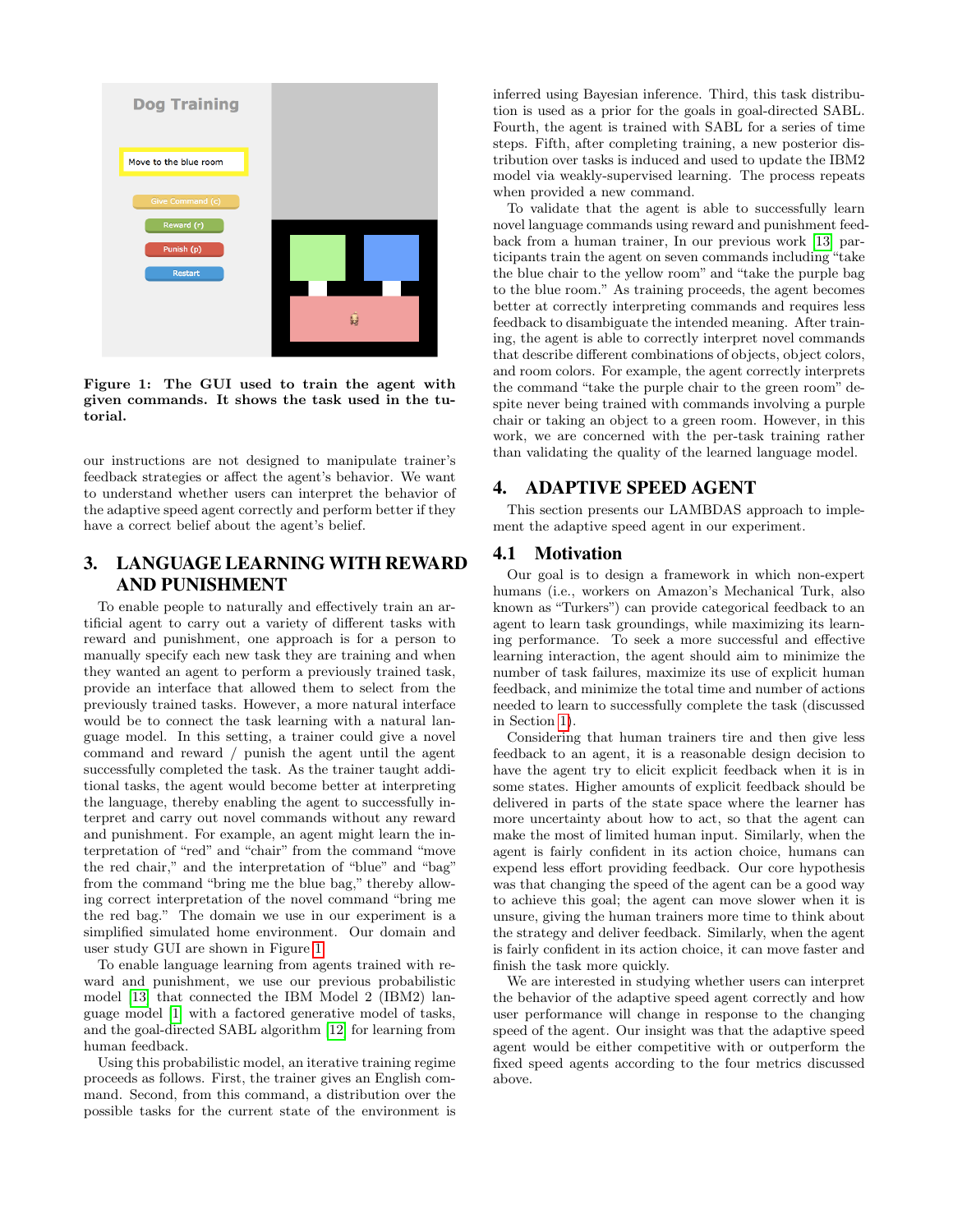#### 4.2 Modeling Belief-Dependent Action Speed

We develop the LAMBDAS approach to implement our novel adaptive speed agent. We first define the confidence level of the agent in its action choice, and then develop a model to map its confidence to different action execution speeds. The entropy  $(H)$  of the action selection is used to summarize the agent's confidence level,

$$
H = -\sum_{a \in A} \Pr(a = a^* | s, F) \ln(\Pr(a = a^* | s, F)), \quad (1)
$$

where  $A$  is the set of possible actions,  $F$  is the history of feedback events from the trainer, and  $Pr(a = a^* | s, F)$  is the probability that action a given state s and feedback history F is the optimal action  $(a^*)$ . A high entropy means the agent has high uncertainty in choosing the optimal action, while a low entropy indicates agent confidence in which action is the optimal action for the given state.

Because we follow the SABL formalism in which human feedback gives evidence for an intended reward function for which there are corresponding optimal policies, the probability that an action selection is the optimal action can be inferred by marginalizing the policies over the reward functions. Specifically, the probability distribution over optimal actions is computed as

$$
\Pr(a = a^* | s, F) = \sum_{r \in R} \pi(s, a | r) \Pr(r | F), \tag{2}
$$

where  $R$  is the hypothesis space of possible reward functions to be trained,  $\pi(s, a|r)$  is an indicator function specifying whether action  $a$  is the optimal action in state  $s$  when reward function r is being maximized,<sup>[1](#page-3-0)</sup> and  $Pr(r|F)$  is the current probability based on the feedback history F that reward function  $r$  is the intended reward function by the trainer that is learned using SABL.

We develop three mathematical models (linear, sigmoidal, and threshold) to map each computed entropy to the agent's action execution speed,

<span id="page-3-3"></span>
$$
T = \theta_f + (\theta_s - \theta_f) * H,\tag{3}
$$

<span id="page-3-4"></span>
$$
T = \theta_f + \frac{\theta_s - \theta_f}{1 + e^{-10(H - \theta_f)}},\tag{4}
$$

<span id="page-3-2"></span>
$$
T = \begin{cases} \theta_s & H > 0.1\\ \theta_f & otherwise \end{cases}
$$
 (5)

Given the entropy of the action selection  $H$ , the corresponding step interval  $T$  between two consecutive actions is computed at each time step, which reflects the agent's confidence level of the current action choice. The agent speed varies from  $\theta_f$  seconds (the fastest speed with highest confidence/minimum entropy) to  $\theta_s$  seconds (the slowest speed with lowest confidence/maximum entropy) per step.

## 5. EXPERIMENTS

To study how humans want to train the agent in sequential domains, we developed a user study in which participants train a virtual agent to accomplish pre-specified commands by giving reward and/or punishment.

#### 5.1 Domain

Our domain<sup>[2](#page-3-1)</sup> is a simplified simulated home environment. The domain and user study GUI are shown in Figure [1.](#page-2-0) The domain consists of four object classes: agent, room, object, and door. The visual representation of the agent is a virtual dog, to fit with our initial motivation of humans being able to teach dogs complex tasks. The agent can deterministically move one unit north, south, east, or west, and push objects by moving into them. The objects are chairs or bags; rooms and objects can be red, yellow, green, blue, and purple. Doors (shown in white in Figure [1\)](#page-2-0) connect two rooms so that the agent can move from one room to another. The possible commands given to the agent include moving to a specified colored room (e.g., "move to the blue room") and taking an object with specified shape and color to a colored room (e.g., "move the blue chair to the purple room"). We provide a fixed set of environments and commands to human participants, limiting the human to providing rewards and punishment feedback.

## 5.2 Design

In our IRB-approved user study, human participants must first pass a color blind test before starting the experiment since the training task requires the ability to identify different colored objects. Second, users fill out a background survey indicating their age, gender, education, history with dog ownership, dog training experiences, and the dog training techniques they are familiar with. Third, users are taken through a tutorial that explains how to interactively reward and punish the virtual dog based on its behavior. The user is told that punishment can be treated as a signal that the virtual dog should consider a different task than the one it was executing. Fourth, users are tested in the same environment as the tutorial to verify that they understood the interface. Participants that failed this basic check for comprehension (11.3%) were excluded from results.

Following the tutorial and verification test, users are requested to train the virtual dog in a series of three environments shown in Figure [2.](#page-4-0) Each environment has a different level of complexity and is presented to users in a random order. Following training in the three environments, the users are asked to repeat training with a new virtual dog that behaves differently in the same three environments. Upon finishing the second sequence of tasks, users are asked to describe the strategy used when training the agent. Then, we elicit users' preference with respect to constant or adaptive speed of the virtual dog, and ask them to explain how the adaptive speed virtual dog changes its speed. Finally, participants have the option to provide any additional comments about the experiment.

#### 5.3 Preliminary Studies

To implement the novel training condition with adaptive speed agent, we did a set of preliminary studies to determine the threshold of the agent speed  $([\theta_f, \theta_s])$  and the model to be used in the adaptive case.

We first tested four different constant agent speeds, to gain some preliminary insights into the effect of an agent's speed on trainer feedback. The different values of the speed were 0.5, 0.75, 1.0, and 2.0 (seconds per step). It was inspired by

<span id="page-3-0"></span><sup>&</sup>lt;sup>1</sup>If there are multiple optimal actions for the reward function, then  $\pi(s, a|r)$  either arbitrarily selects only one, or is defined to be uniform over the subset of optimal actions.

<span id="page-3-1"></span><sup>2</sup>The video showing the dog training task in our user study is available from [https://www.youtube.com/watch?](https://www.youtube.com/watch?v=AJQSGD_XPrk) [v=AJQSGD\\_XPrk](https://www.youtube.com/watch?v=AJQSGD_XPrk)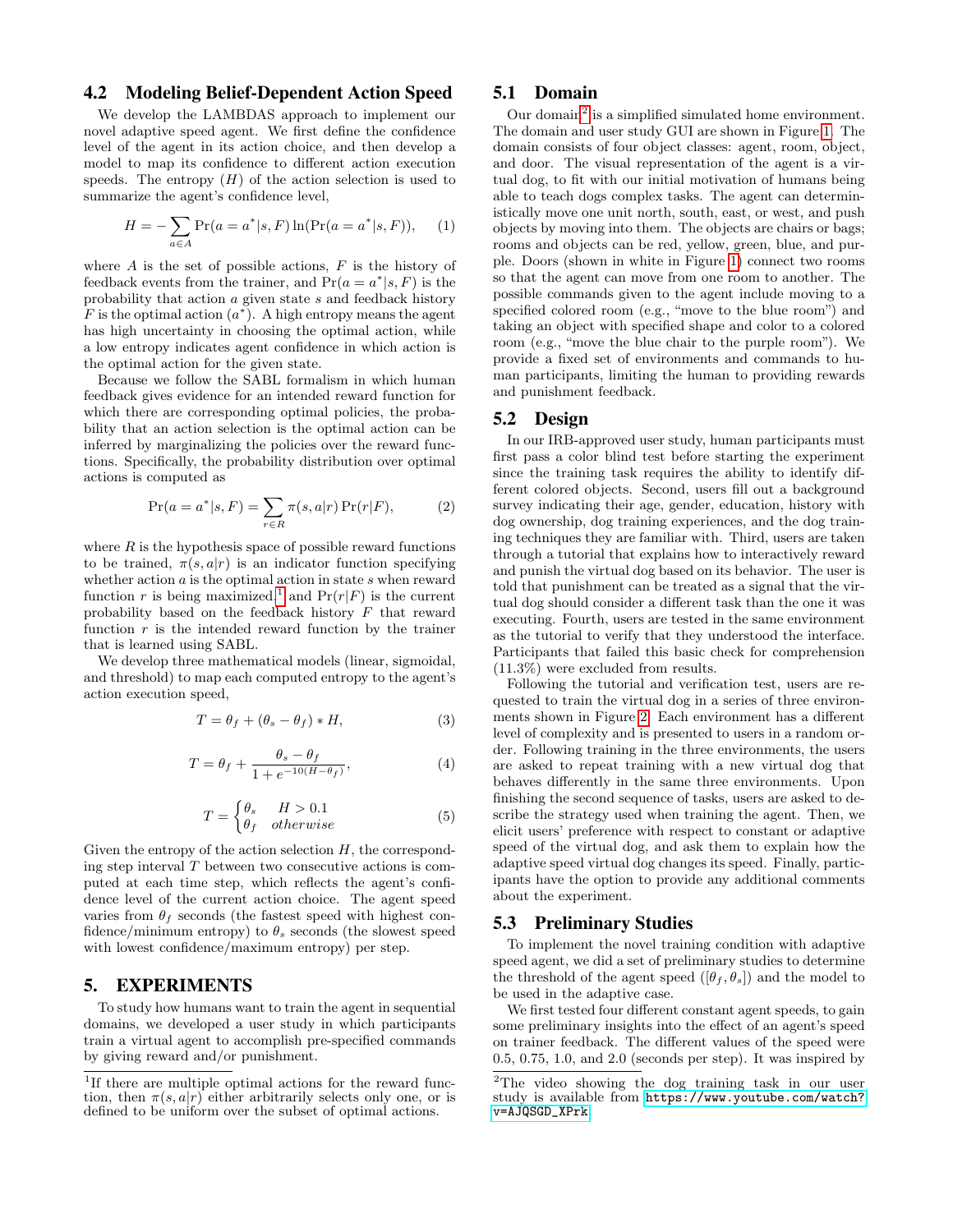



(c) "Move the red bag to the blue room'

#### <span id="page-4-0"></span>Figure 2: The three training environments and their corresponding commands.



<span id="page-4-1"></span>Figure 3: (a) Training accuracy (b) Average wall clock time spent to successfully train the agent when agent's speed changed according to linear, threshold or adaptive model.

the cognitive process study of Hockley [\[5\]](#page-8-20), which shows that the mean human response time varies from  $540.3 \sim 1093.5$ ms. Thus, the fastest action execution speed of the agent was assigned as 0.5 seconds/step so that the agent could complete the task with minimal wall clock time while human trainers generally had sufficient time to provide feedback to the virtual dog. Similarly, the slowest action execution speed was set to 2.0 seconds/step to allow each user to have time to think about the strategy and to deliver feedback. We considered the results from 60 users from Amazon's Mechanical Turk and compared the results across different agent speeds. Each participant experienced two agents that moved at different constant fast or slow intervals. There were 30 unique users for each of the four training conditions. Our preliminary analysis suggested that the agent used more wall clock time but fewer actions to learn the appropriate policy when it moved more slowly, receiving more explicit feedback from human trainers. This suggested the agent's speed did affect the trainer feedback and performance. Thus, the threshold of the adaptive agent speed was set as [0.5, 2.0], where the fastest speed  $\theta_f$  was 0.5 seconds/step, and the slowest speed  $\theta_s$  was 2.0 seconds/step.

Second, to study the most effective model in modulating the agent speed in adaptive case, we collected data from another 45 Mechanical Turk participants, where each participant was required to train two adaptive speed agents using two of the three speed models (linear, sigmoidal, and threshold). There were 30 participants for each of the three adaptive agents with different speed models. Our preliminary results (shown in Figure [3](#page-4-1) (b)) suggested that users spent the most wall clock time to successfully train the adaptive speed agent using the threshold model (Equation [5\)](#page-3-2). This is not surprising since the agent always moved at the slowest interval (2.0 seconds/step) when it had high entropy (low confidence). However, in the other two models, the agent would only move at the slowest interval if it achieved the maximum entropy. A two-way ANOVA test shows that the wall clock time spent training the agent using each of the three adaptive models was significantly different ( $p \ll 0.01$ ). The effect of task complexity on wall clock time used was also statistically significant ( $p \ll 0.01$ ). There was a statistically significant interaction ( $p = 0.01$ ) between the effects of task complexity and adaptive model on wall clock time used. There was statistically significant ( $p \ll 0.01$ ) pairwise difference between the threshold model and linear or sigmoidal model. Compared to the adaptive speed agent using linear model (Equation [3\)](#page-3-3), more users could successfully train the agent using the sigmoidal model (Equation [4\)](#page-3-4) to learn the (near-)optimal policy (shown in Figure [3](#page-4-1) (a)). Therefore, we picked the most effective sigmoidal model to map the agent's confidence level to different action execution speeds.

#### 5.4 Final Setup

Based on our preliminary results, we consider two fixed speed agents, one constantly moving fast (0.5 seconds/step) or slow (2.0 seconds/step), and an adaptive speed agent which adjusted its speed  $(0.5 \sim 2.0 \text{ seconds/step})$  using the sigmoidal model to reflect its confidence level in the current action choice.[3](#page-4-2) In the adaptive case, the agent would move quickly when it was confident (had low uncertainty) in its current action choice and slower when it was unsure. Note that action certainty is often different than the agent's confidence in which task and policy is the training target—an agent may have very high confidence in an action if it is in a long hallway and all hypothesized task policies suggest that it should exit the hallway in the same direction.

To investigate whether users can interpret the behavior of the adaptive speed agent correctly, we added another training condition with instructions about when and how the

<span id="page-4-2"></span><sup>3</sup>We note that we have no evidence for or against trainers interpreting the agent's speed as confidence or confusion; however, regardless of interpretation, the speed is computed to reflect confidence and the data supports the claim that it is effective at getting trainers to adjust their feedback.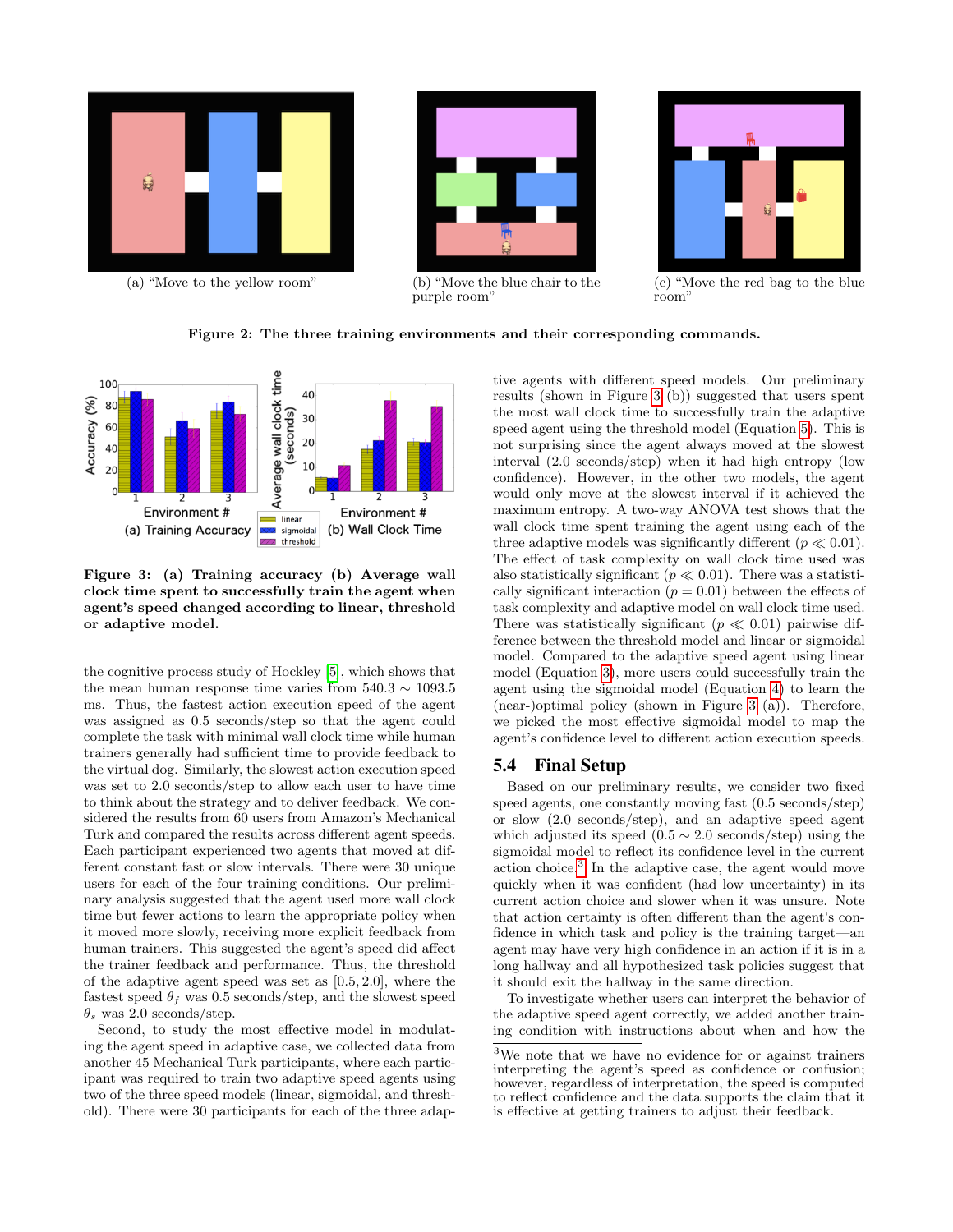

<span id="page-5-0"></span>Figure 4: (a) Training accuracy (b) Average wall clock time spent to successfully train the agent (c) Average # actions executed to learn the (near-)optimal policy (d) Average # explicit feedback given when agent's speed was constant fast, constant slow, or adaptive (without instructions), given different environments.

virtual dog changes its speed in the adaptive case—in the tutorial, we explicitly told users that the virtual dog would change its behavior based on how confident it was in its action choice.

In summary, we consider four experimental conditions according to the speed of the agent described as below:

- Constant Fast Condition: the agent moves constantly fast (0.5 seconds/step).
- Constant Slow Condition: the agent moves constantly slow (2.0 seconds/step).
- Adaptive Condition without Instructions: the agent moves adaptively  $(0.5 \sim 2.0 \text{ seconds/step})$  based on its confidence level without instructions about its changing behavior.
- Adaptive Condition with Instructions: the agent moves adaptively  $(0.5 \sim 2.0 \text{ seconds/step})$  based on its confidence level with instructions about when and how it changes its speed.

#### 6. RESULT ANALYSIS

This section summarizes our user-study results. The user study was published on Amazon Mechanical Turk as a set of Human Intelligence Tasks. We consider data from the 60 unique workers who successfully trained the verification task after the tutorial, showing that they understood the basics of the interface. Each participant trained two virtual dogs that behaved differently in two sequences of the three environments. The two sequences were assigned the same three environments in random order, with two different training conditions. The two training conditions were randomly picked from four different combinations of constant and adaptive conditions. There were the same number of tasks for each of the four training conditions (constant fast, constant slow, adaptive without instructions, and adaptive with instructions).

#### 6.1 User Performance

In this section, we compare the results of the two fixed speed agents (constant fast or slow) against the adaptive speed agent without instructions (the effect of instructions will be discussed later). In all four evaluation metrics we consider—1) training accuracy, 2) wall clock time, 3) number of actions, and 4) amount of explicit feedback—the adaptive speed agent is either competitive with or outperforms the fixed speed agents.

We first evaluated participants' training accuracy by computing the ratio of tasks that were successfully trained to the total number of tasks that were trained by each user. Figure [4\(](#page-5-0)a) shows the average training accuracy achieved in different training conditions given different environments. As we expected, compared against the constant fast or slow agent speed, the training accuracy was not hurt when the agent moved at an adaptive speed. A two-way ANOVA test indicates that the accuracy differences between three training conditions were not statistically significant ( $p > 0.05$ ). However, the accuracy differences between three environments were statistically significant ( $p \ll 0.01$ ), demonstrating that the task complexity did affect the performance of participants in training the agent. We find that environment 1 achieved the highest accuracy since it was easiest, as there were no objects in the environment—the agent only needed to learn the words corresponding to room colors. Contrary to our expectations, the third environment was not harder than the second, even though two objects (a red bag and a red chair) need to be identified in the third environment but only one object (a blue chair) needs to be identified in environment 2. There was no statistically significant  $(p > 0.05)$  pairwise difference between the second environment and third environment.

Figure [4\(](#page-5-0)b) summarizes the average wall clock time people spent to teach an agent the (near-)optimal policy the first time.<sup>[4](#page-5-1)</sup> Users spent less wall clock time training in the adaptive case than the constant slow agent case, as expected. Wall clock time was minimized in the constant fast agent case in first two environments. It is surprising that the adaptive agent took less wall clock time than the constant fast agent in environment 3, even though the adaptive agent moved slowly when it lacked confidence in its action choice, while the constant fast agent always moved fast in the entire training process. A two-way ANOVA test shows that the wall clock time spent in each of the three training conditions was significantly different ( $p \ll 0.01$ ). The effect of task complexity on wall clock time used was also statistically significant ( $p \ll 0.01$ ). There was a statistically significant interaction ( $p = 0.009$ ) between the effects of task complexity and training condition on wall clock time used. There

<span id="page-5-1"></span><sup>4</sup>Users can decide when to finish training. To standardize timing, we record the time at which the agent first discovers an optimal policy.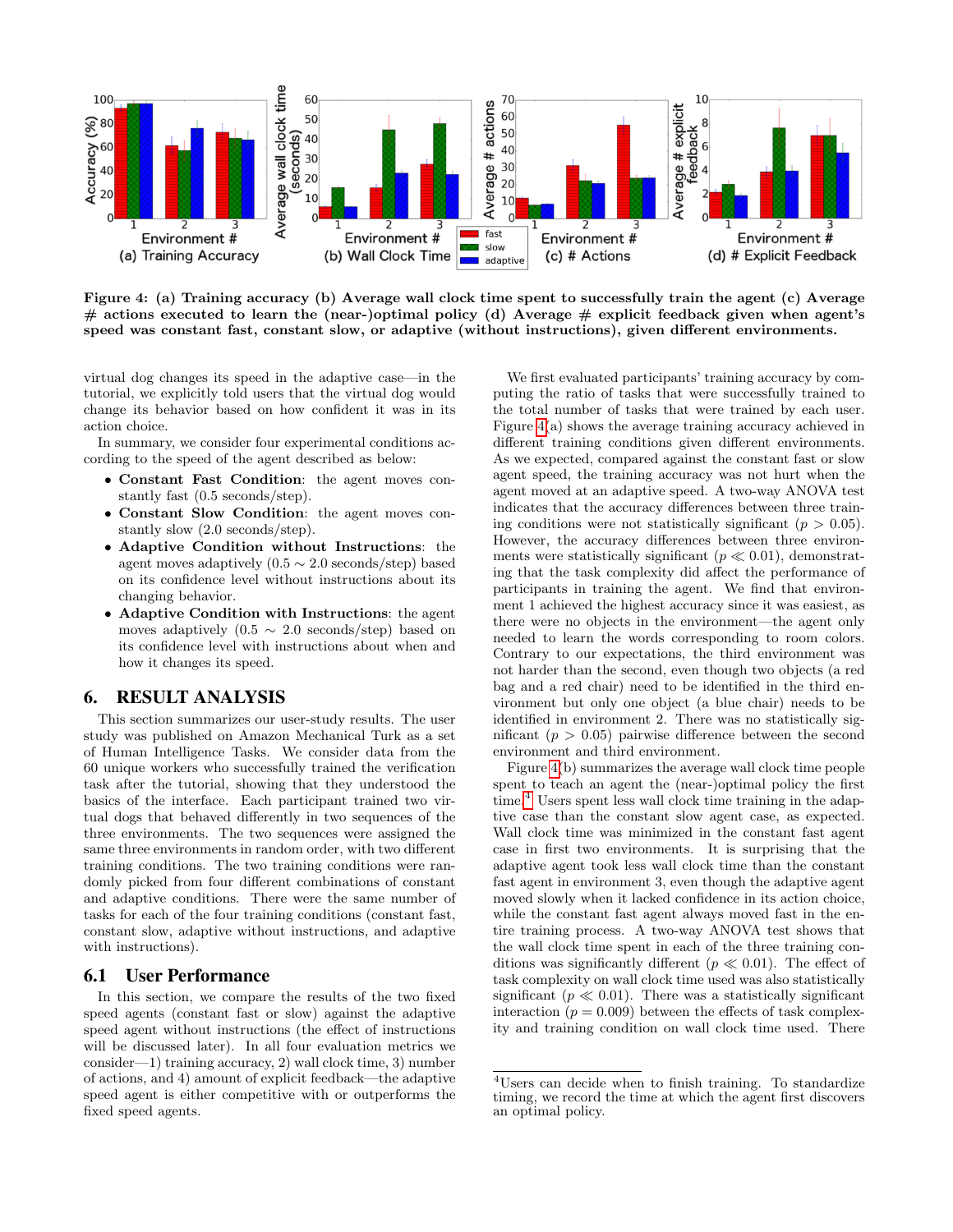was no statistically significant  $(p > 0.05)$  pairwise difference between the adaptive agent and constant fast agent.

These results show that an agent could accomplish a task using less wall clock time with faster speed. However, it might result in a larger number of actions executed by the agent. Increasing the number of actions executed increases the probability of the agent executing incorrect actions and causing any unwanted effects of those actions. Considering the average number of actions executed by the agent to successfully learn the (near-)optimal policy, shown in Figure  $4(c)$ , we find that the adaptive speed agent took fewer actions than the constant fast agent. A two-way ANOVA test shows that the differences of the number of actions executed between the three training conditions or three environments were both statistically significant ( $p \ll 0.01$ ). The interaction effects of task complexity and training condition on number of actions executed were statistically significant  $(p \ll 0.01)$ . There was no statistically significant  $(p > 0.05)$ pairwise difference between the adaptive speed agent and constant slow agent on this metric.

Combining the first three evaluation metrics, we find that the adaptive speed agent can use 1) significantly less wall clock time with similar number of actions (compared to the constant slow agent) and 2) significantly fewer actions but not significantly worse wall clock time (compared to the constant fast agent) to train the agent, 3) without significantly sacrificing training accuracy.

Lastly, we measured the average amount of explicit feedback given to the agent when it behaved differently. Previous work has shown that the amount of human feedback will decrease over time and forcing a learner to make mistakes can encourage more human feedback [\[11\]](#page-8-5). Because fewer actions were used in the adaptive speed case (relative to the constant fast case), we were worried that the agent may receive less explicit human feedback and thus make the problem of inferring the correct task harder for the agent by relying on implicit feedback. As is clear from Figure [4\(](#page-5-0)d), even though fewer actions were used by the adaptive speed agent, roughly the same amount of explicit feedback was given to the constant fast and adaptive speed agents. Learning in fewer actions does not necessarily result in less explicit human feedback. A two-way ANOVA test shows that the amount of explicit feedback delivered in each of the three training conditions or three environments were both significantly different ( $p < 0.05$ ). There was no statistically significant  $(p > 0.05)$  pairwise difference between the adaptive agent and constant fast agent.

To better understand whether the adaptive speed agent is either competitive with, or outperforms, the fixed speed agents on all four criteria, Figure [5](#page-6-0) summarizes the performance of the three agents on the four metrics in Environment 3. Bars show the percentage difference, where the best value for a given metric is 100%. The other bars are computed as  $\left(1 - \frac{V_c - V_o}{V_o}\right) \times 100\%$  if the smallest value is the optimum or  $\left(1-\frac{V_o-V_c}{V_o}\right) \times 100\%$  if the largest value is the optimum.  $V_o$  is the optimal value of an evaluation metric, and  $V_c$  is any other value of the same criterion. We find that the adaptive speed agent outperforms the constant speed agents on wall clock time used and number of actions executed, while maintaining similar training accuracy.



<span id="page-6-0"></span>Figure 5: A bar plot showing the percentage of the optimal value each of the four criteria reached given different agent speeds in environment 3. The best result found for a given metric is 100%. The negative value indicates the percentage difference to the optimum is more than 100%. The adaptive speed agent is either competitive with or outperforms the fixed speed agents.

#### 6.2 Speed Feedback Behavior

Recall that one motivation of our implementation of the adaptive speed agent is to encourage users to provide more explicit feedback to the agent when it has higher uncertainty in its action choice. Figure [6](#page-7-0) shows the ratio of explicit feedback given to the agent when it moved fast or slow in the adaptive training condition, either with or without instructions, given different environments. As we expected, users tended to give more explicit feedback to the agent when it moved slowly rather than quickly. Considering that the user may provide rewards with certain delay, the slow agent speed provides more time for the trainer to think about the strategy and deliver feedback. It is also possible that the fast agent speed makes the user more nervous and she may hesitate to provide evaluative feedback. For example, one of our subjects reported that "I feel less stressful when the dog slows down and it gives me time to decide whether to reward or punish." A two-way ANOVA test shows that the ratio of explicit feedback delivered by participants when the adaptive speed agent (with or without instructions) moved fast or slowly were significantly  $(p \ll 0.01)$  different. There was a statistically significant interaction  $(p < 0.05)$  between the effects of task complexity and agent speed on ratio of explicit feedback given.

To investigate whether users can interpret the behavior of the adaptive speed agent correctly, we analyzed the conditions where they were provided explicit instructions about when and how the virtual dog changed its speed in the adaptive case. In cases where there explanation was provided, we explicitly told users that the virtual dog would change its behavior based on how confident it was in its action choice. Surprisingly, the adaptive speed agent with instructions performed fairly similar with the one without instructions on first three evaluation metrics (training accuracy, wall clock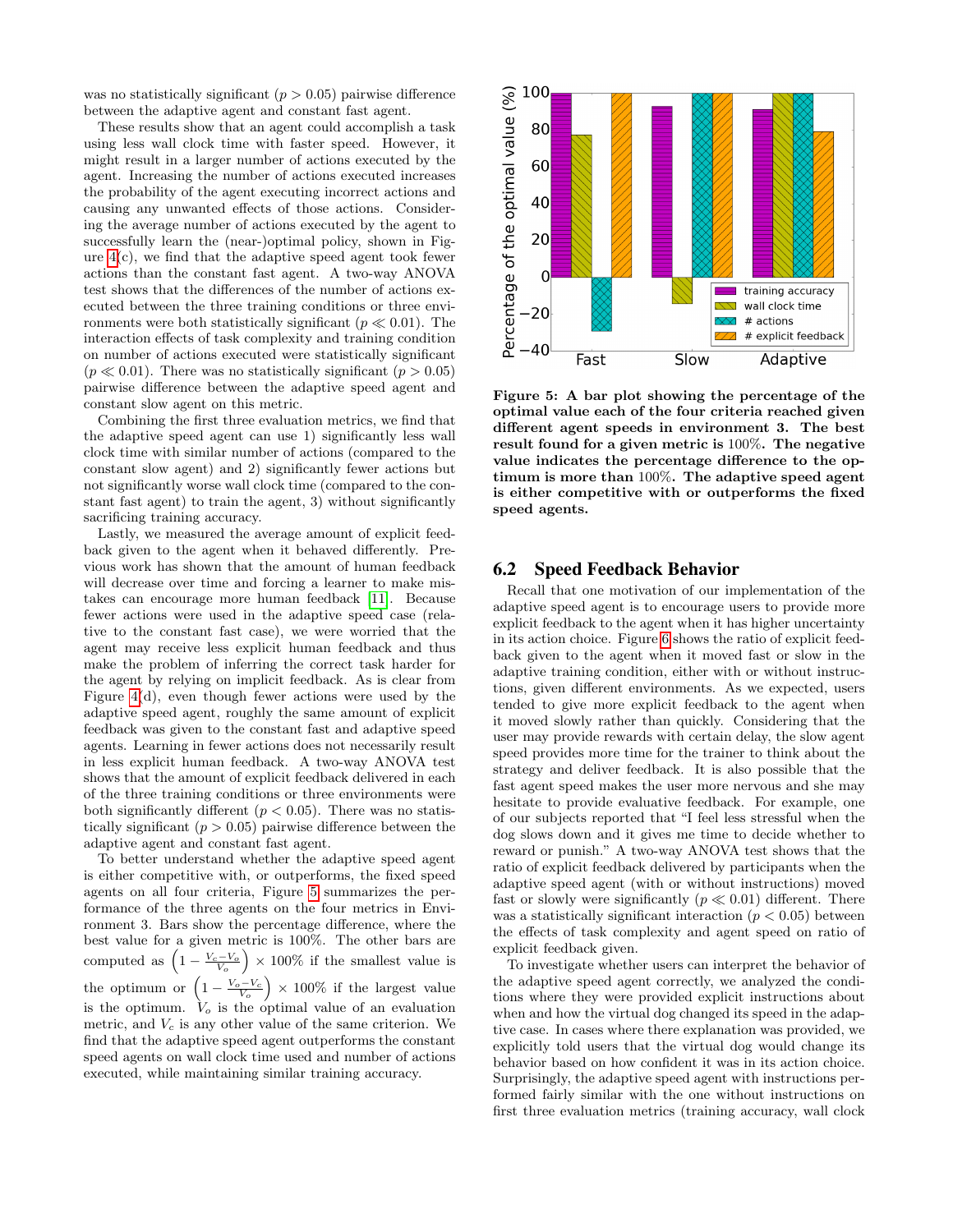

<span id="page-7-0"></span>Figure 6: A bar plot showing the ratio of explicit feedback given to the agent when it moved fast or slowly in adaptive training condition with or without instructions, given different environments.

time, and number of actions) we consider before. However, it is worth noting that users provided more explicit feedback in the adaptive case with instructions. The one-way ANOVA test indicates that the number of explicit feedbacks given between the adaptive speed agent with or without instructions was significantly different  $(p < 0.05)$ . Based on the observation that more users interpreted the changing behavior of the agent correctly in adaptive case with instructions (after analyzing users' thoughts about the reason that the agent changed its speed), it is possible that understanding when and how the agent changed its speed did help users to be actively involved in the training and provide more explicit feedback. Future work will investigate our hypothesis.

#### 6.3 User Preference

In this section, to better understand how users interpret the changing speed of the agent, we focus on analyzing the users' responses about constant or adaptive speed agents and consider the results of users from all four training conditions (constant fast, constant slow, adaptive without instructions, and adaptive with instructions) based on different grouping criterion.

Recall that each user interacted with a constant speed agent and an adaptive speed agent in the user study; we first analyze each user's preferences regarding the two different speeds. 86.7% of users expressed a preference. Of these, 73% preferred a constant speed agent since they thought it was easier to predict or control the agent's behavior. However, it is worth noting that among those 27% of users who preferred adaptive speed agent, many of them pointed out that the agent was responsive and behaved like a real dog, giving them insights into its level of comprehension of the task.

Then, we grouped the users based on whether they experienced the constant fast or slow agent, or if they interpreted the behavior of the adaptive speed agent correctly. It is interesting that participants were more likely to prefer the adaptive speed agent if they experienced the constant fast speed agent rather than the constant slow speed agent, or when they understood the changing speed of the agent. Specifically, 36.7% of users expressed that they preferred the adaptive speed agent when they also experienced the constant fast speed agent, while only 13.3% of users preferred the adaptive case when also seeing the constant slow speed agent. Among those users who interpreted the changing speed of the agent correctly, 40% of them preferred the adaptive case. However, the percentage of participants who chose the adaptive case when they misunderstood the agent's behavior was only 22%. Fisher's exact test shows that the differences in user preference for the adaptive speed agent between these two groups were both not statistically significant ( $p = 0.07$  and  $p = 0.25$  respectively). This suggest an important direction for future work—when, if ever, should an agent behave to maximize performance metrics, even if doing so would not maximize user satisfaction?

#### 7. CONCLUSIONS AND FUTURE WORK

This work considers agents that are better able to learn from human feedback by adapting their speed based on their confidence. Our experimental results show an adaptive speed agent dominates fixed speed agents in four evaluation metrics (training accuracy, wall clock time, number of actions, and amount of explicit feedback). Specifically, an adaptive action execution speed motivates non-expert users to be actively involved in the training and to effectively train agents to perform new tasks in reasonable training times and steps, without sacrificing training accuracy. We demonstrate that the agent's action execution speed can be successfully modulated to encourage more explicit feedback from a human trainer in parts of the state space where the learner has more uncertainty about how to act.

We acknowledge that there are some limitations of this work. First, the agent is constrained to follow the optimal policy of the most likely goal being trained, preventing it from taking exploratory actions to better understand the intention. Second, we did not measure whether trainers switch their feedback strategy during training, particularly if they are more confident in the agent's understanding of the task (trainer's belief about the agent's belief). If such switches in user strategy occurred, the SABL model we currently use cannot gracefully handle dynamic strategy switches.

Future work will 1) consider how human subjects can construct novel tasks and select their own wording (potentially in different languages) to command goals, 2) explore ways to improve the SABL model to consider dynamic strategy switches, 3) allow users to specify a sequence of tasks they would like to train, rather than being constrained to training pre-defined tasks, and 4) investigate how the adaptive speed of an agent can be used to influence human feedback in physical robotic platforms.

## Acknowledgements

This research has taken place in part at the Intelligent Robot Learning (IRL) Lab, Washington State University and the CIIGAR Lab at North Carolina State University. IRL research is supported in part by grants AFRL FA8750-14-1- 0069, AFRL FA8750-14-1-0070, NSF IIS-1149917, NSF IIS-1319412, USDA 2014-67021-22174, and a Google Research Award. CIIGAR research is supported in part by NSF grant IIS-1319305.